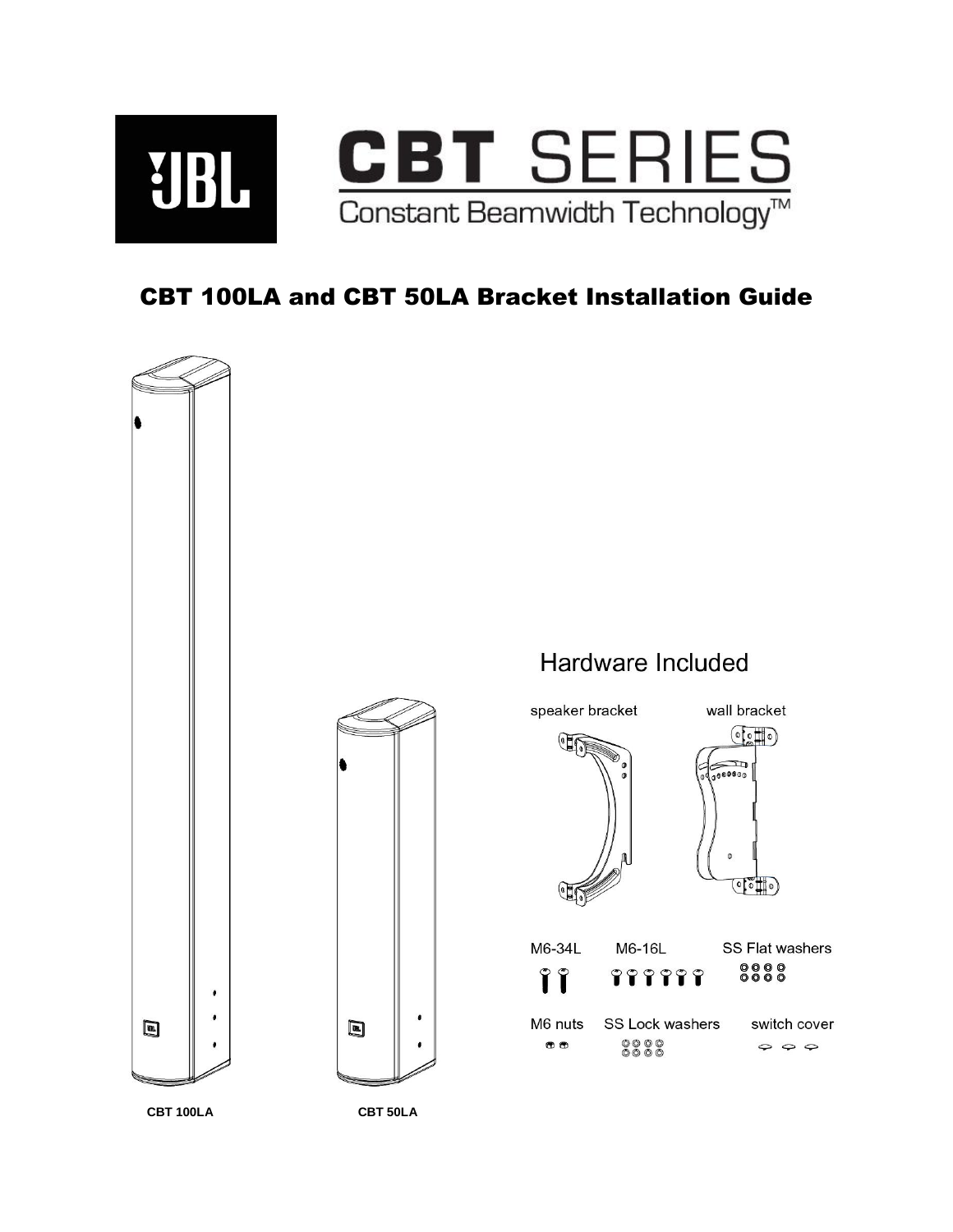## WALL SURFACE MOUNTING

**Note that the BRACKET ASSEMBLY consists of a** *SPEAKER BRACKET* **and a**  *WALL BRACKET.* 

- **1) RUN WIRING -- Run the wiring from the power amplifier to the location desired for mounting the JBL CBT Loudspeakers.**
- **2) ATTACH WALL BRACKET TO WALL -- Using a level to ensure that the** *WALL BRACKET* **is straight, secure the** *WALL BRACKET* **to the wall. Be sure to use the appropriate wall anchors for attaching the bracket. Use all four screw holes for maximum integrity and safety. Be sure that the slot feature is at the top.**

## **CAUTION: Installation must be** done by qualified persons using safe rigging standards.

The installer is responsible for proper selection and use of mounting hardware, to properly and safely wall-mount the speakers.



**Hardware for attaching WALL BRACKET to wall is not included.**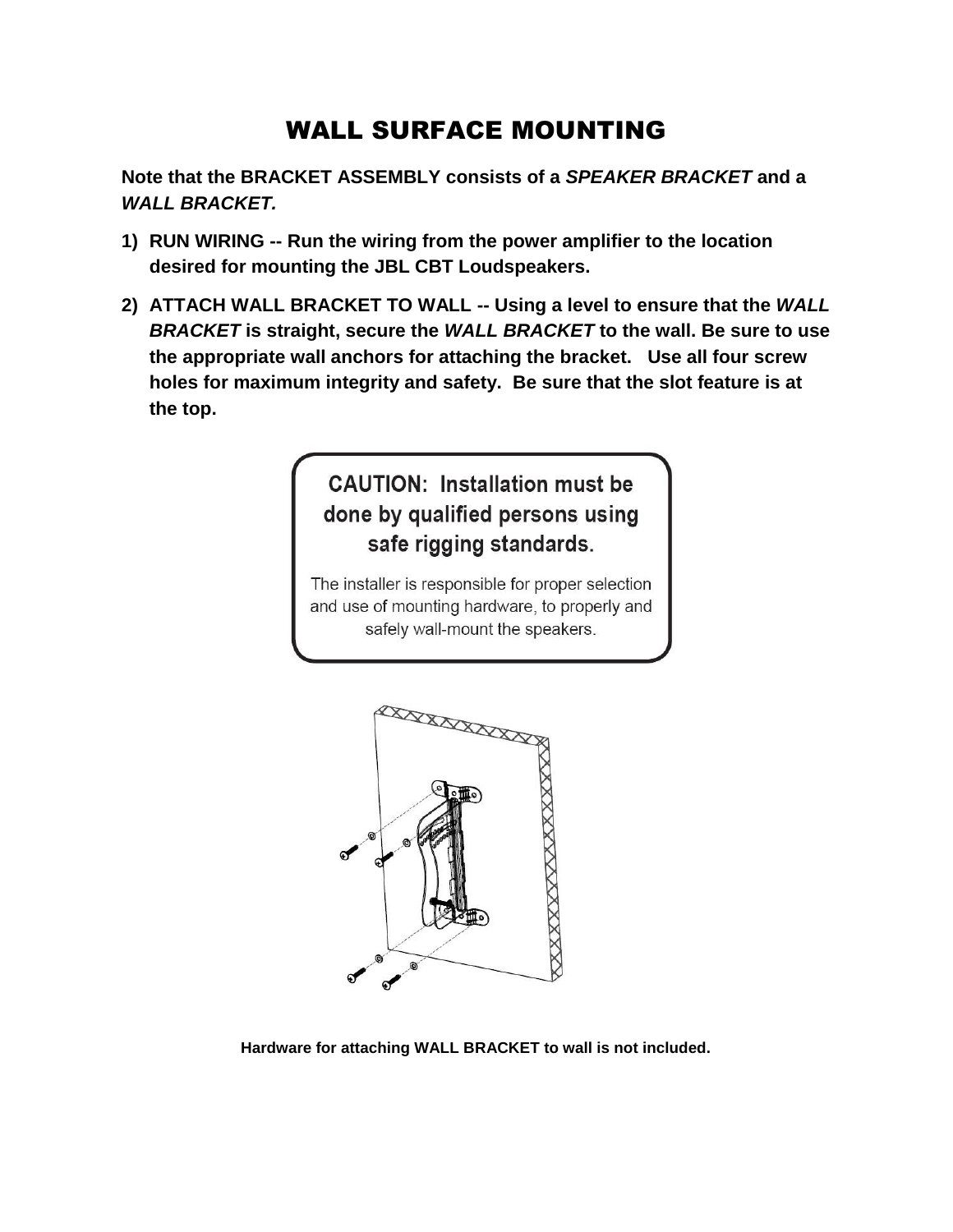## **3) ATTACH SPEAKER BRACKET TO SPEAKER**

**3a) CBT 50LA -- Mount the** *SPEAKER BRACKET* **to the speaker with the provided M6 hardware. For the CBT 50LA there are three (3) mounting position. Choose the one that best suits the application. Be sure the hook feature is downward.**

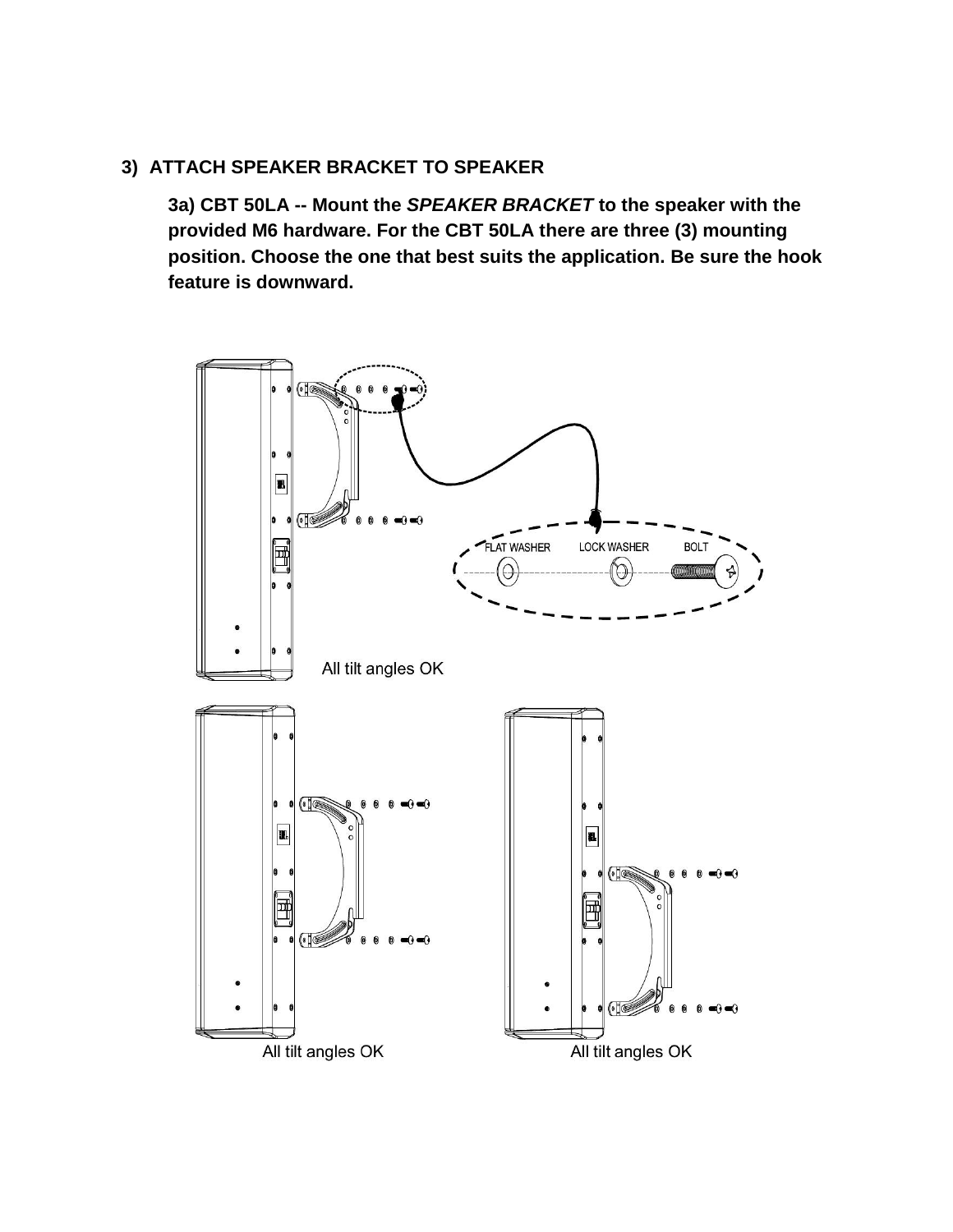**3b) CBT 100LA -- Mount the** *SPEAKER BRACKET* **to the speaker with the provided M6 hardware. For the CBT 100LA there are seven (7) mounting position. Choose the one that best suits the application. Be sure the hook feature is downward.**

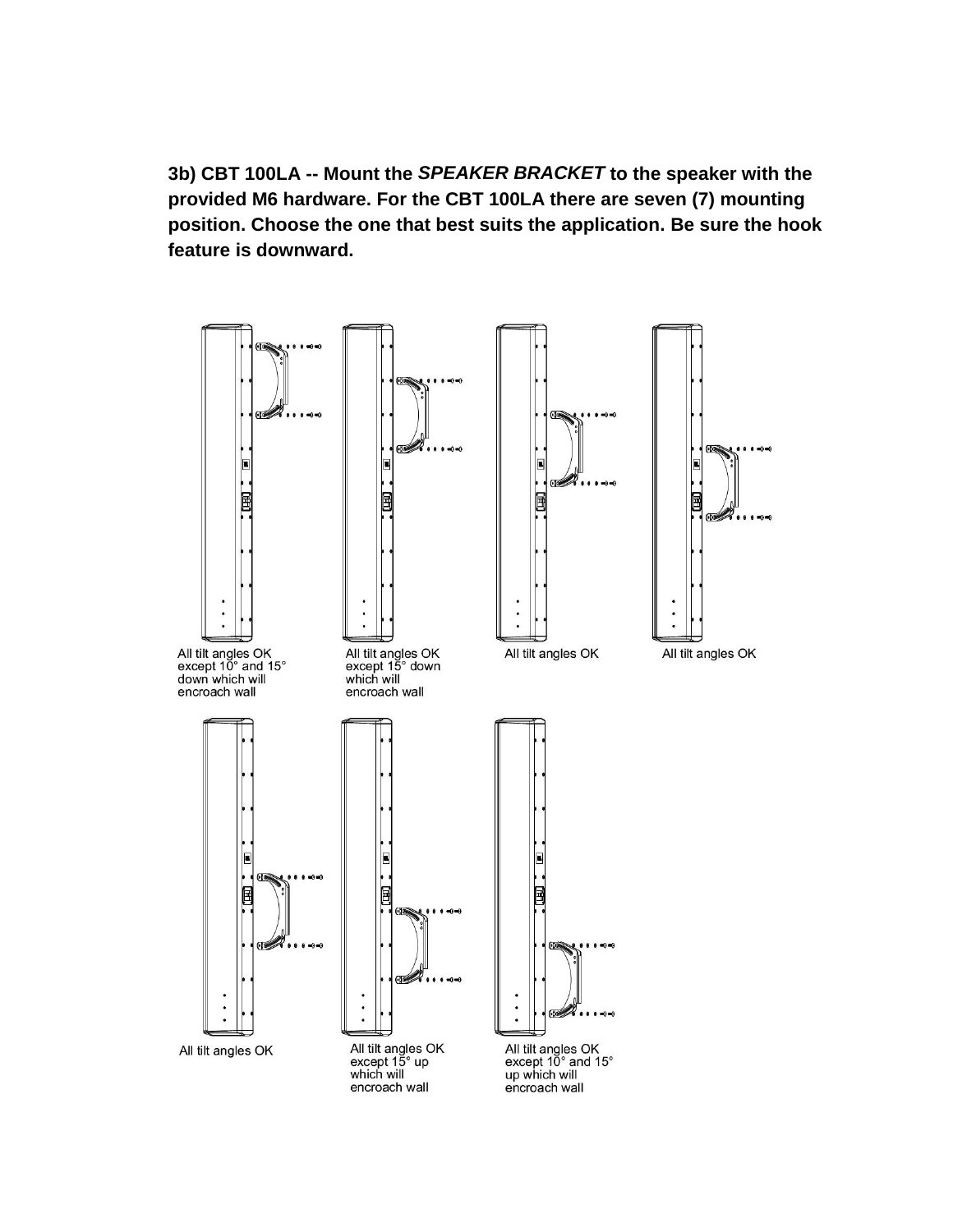**4) SLIDE SPEAKER WITH** *SPEAKER BRACKET* **ONTO** *WALL BRACKET* **-- Once the wall mount and speaker mount have been attached, slide the speaker forward into the** *WALL BRACKET***, dropping the hook slot in the speaker bracket onto the pivot bolt (which will already be installed loosely in the**  *WALL BRACKET***).**



**5) SET THE TILT ANGLE – Once the speaker has nested securely on the pivot bolt, slide the second M6 34mm bolt into one of the holes in top of the wall bracket to set the angle.** 

**5a) TILT ANGLES -- The bracket allows for +/-15 degrees of tilt. Some of the extreme tile angles are not recommended as the speaker will run into the wall first.**